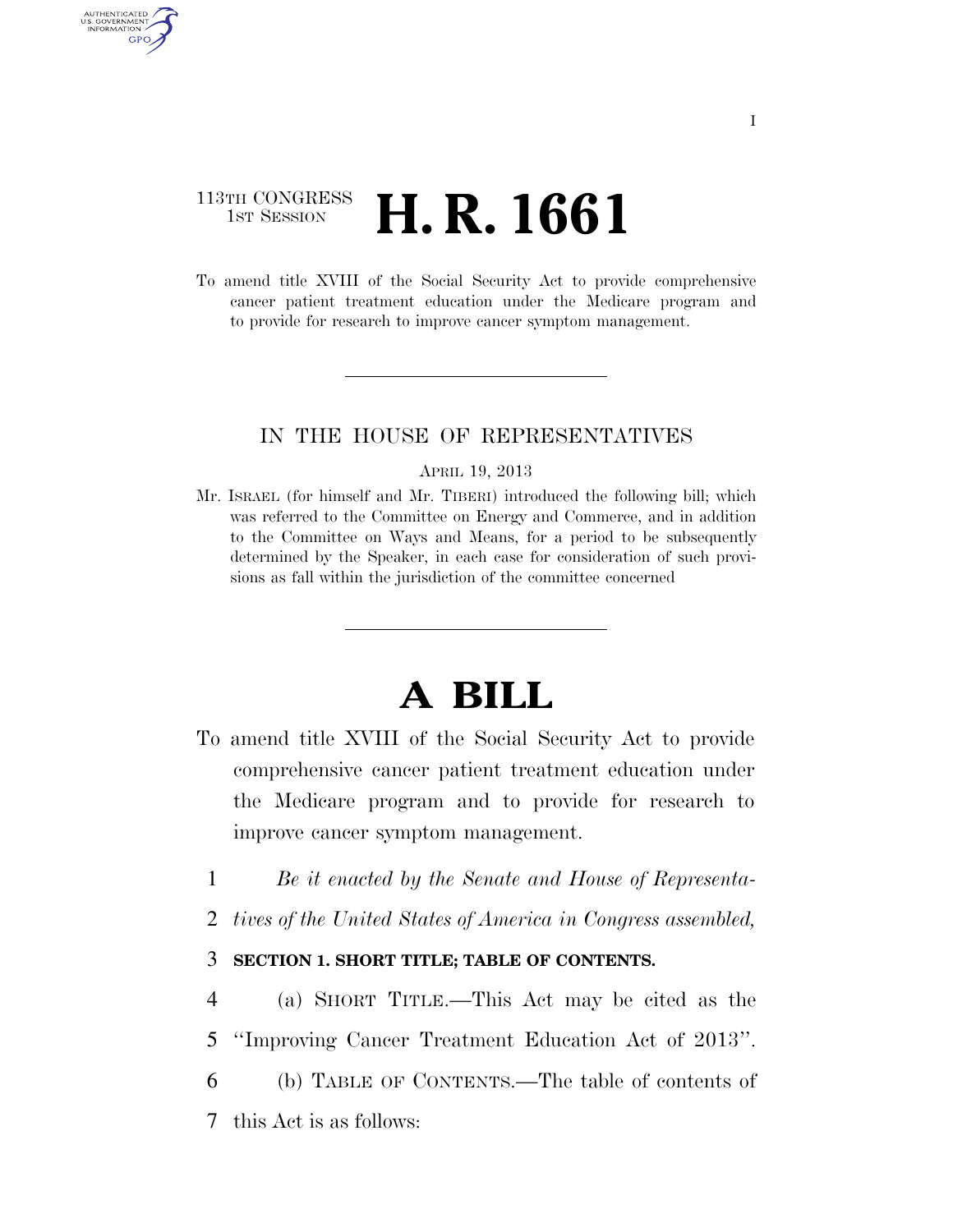Sec. 1. Short title; table of contents.

Sec. 2. Findings.

#### TITLE I—COMPREHENSIVE CANCER PATIENT TREATMENT EDUCATION UNDER THE MEDICARE PROGRAM

Sec. 101. Medicare coverage of comprehensive cancer patient treatment education services.

#### TITLE II—RESEARCH ON CANCER SYMPTOM MANAGEMENT IMPROVEMENT

Sec. 201. Sense of Congress.

Sec. 202. NIH Research on cancer symptom management improvement.

### **SEC. 2. FINDINGS.**

The Congress makes the following findings:

 (1) Many people with cancer experience side ef- fects, symptoms, and late complications associated with their disease and their treatment, which can have a serious adverse impact on their health, well-being, and quality of life.

 (2) Many side effects and symptoms associated with cancer and its treatment can be reduced or con- trolled by the provision of timely symptom manage- ment and services and also by educating people with cancer and their caregivers about the potential ef-fects before treatment begins.

 (3) Studies have found that individualized edu- cational intervention for cancer pain management from a registered nurse was effective for patients with cancer being treated in outpatient and home- based settings. Similarly, the number of caregivers who said they were well informed and confident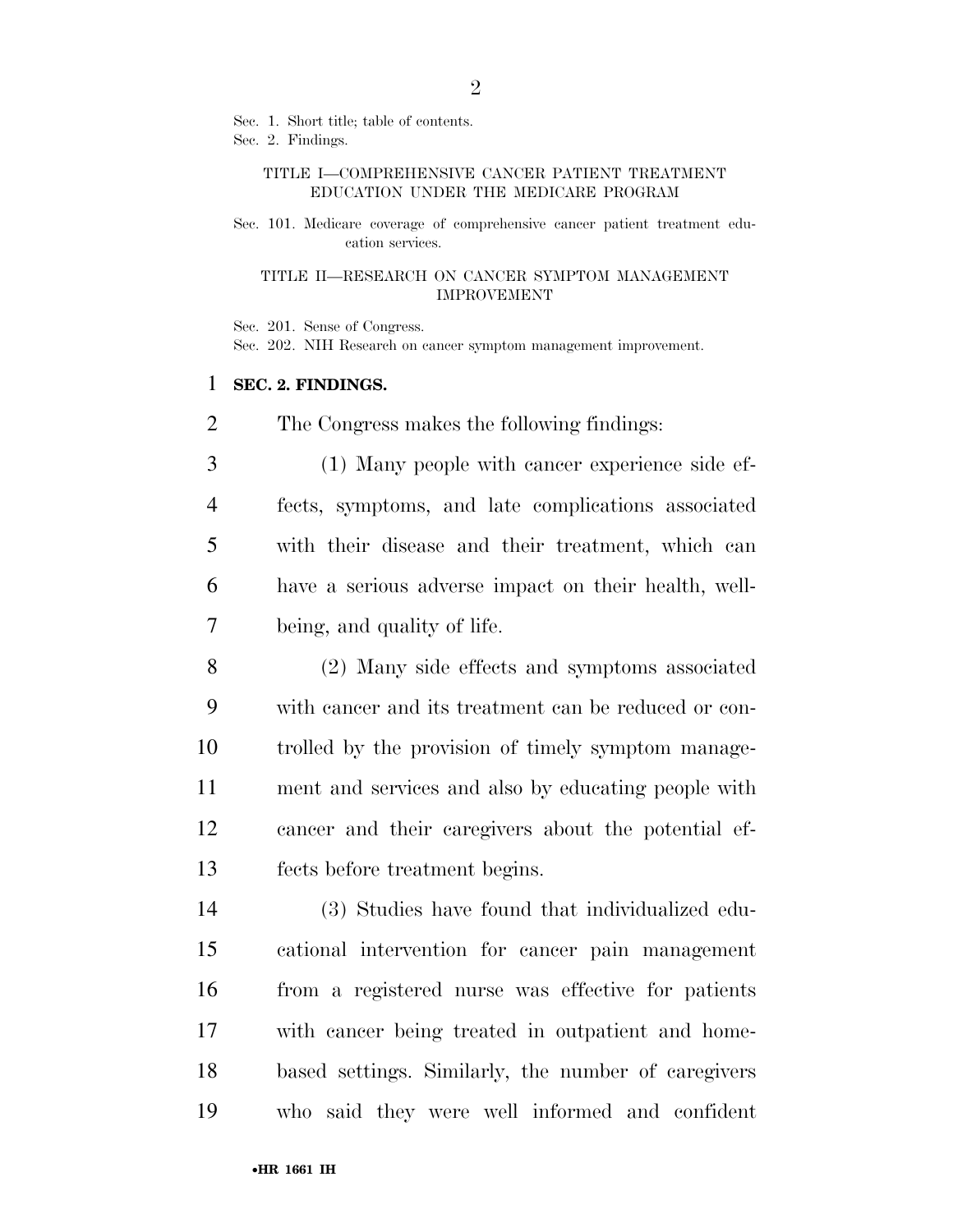about caregiving after attending a family caregiver cancer education program increased after program attendance.

 (4) People with cancer benefit from having an educational session with oncology nurses in advance of the initiation of treatment to learn how to reduce the risk of and manage adverse effects and maximize well-being. Helping patients to manage their side ef- fects reduces adverse events and the need for urgent or inpatient care.

 (5) The Oncology Nursing Society has received reports from its members that, because the Medicare program and other payers do not cover the provision of patient treatment education, patients and their caregivers often do not receive adequate education before the onset of such patients' treatment for can- cer regarding the course of such treatment and the possible side effects and symptoms such patients may experience. The Oncology Nursing Society rec- ommends that all patients being treated for cancer have a one-on-one educational session with a nurse in advance of the onset of such treatment so that such patients and their caregivers receive the infor-mation they need to help minimize adverse events re-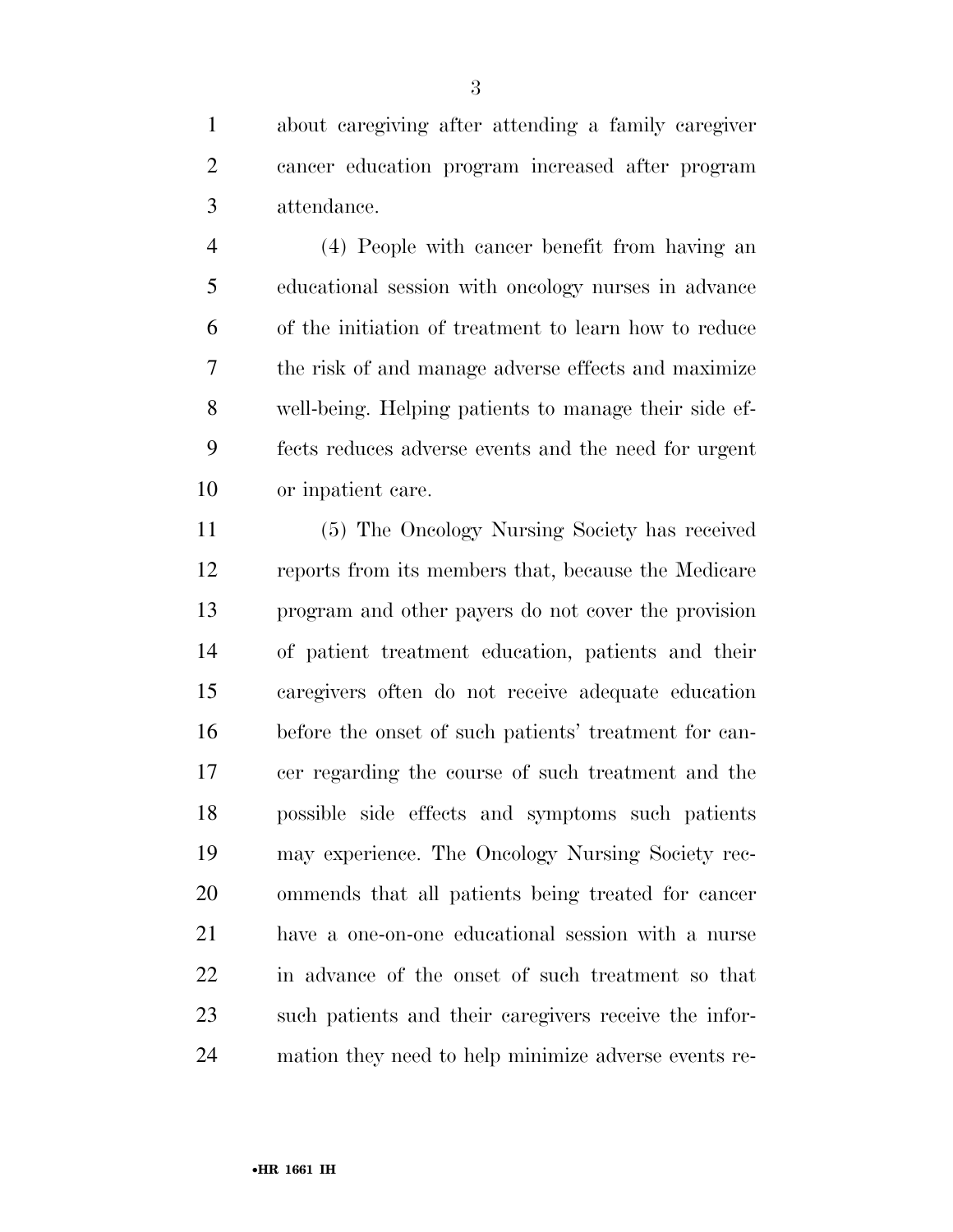lated to such treatment and maximize the well-being of such patients.

 (6) Insufficient or non-existent Medicare pay- ments coupled with poor investment in symptom management research contribute to the inadequate education of patients, poor management and moni- toring of cancer symptoms, and inadequate handling of late effects of cancer and its treatment.

 (7) People with cancer often do not have the symptoms associated with their disease and the asso- ciated treatment managed in a comprehensive or ap-propriate manner.

 (8) People with cancer deserve to have access to comprehensive care that includes appropriate treat-ment and symptom management.

 (9) Patients who receive infused chemotherapy likely obtain some treatment education during the course of the administration of their treatment; yet, many do not, and individuals who may receive a dif- ferent type of cancer care, such as radiation or sur- gical interventions or oral chemotherapy taken at home, likely do not receive treatment education dur-ing their treatment.

 (10) Comprehensive cancer care must include access to services and management associated with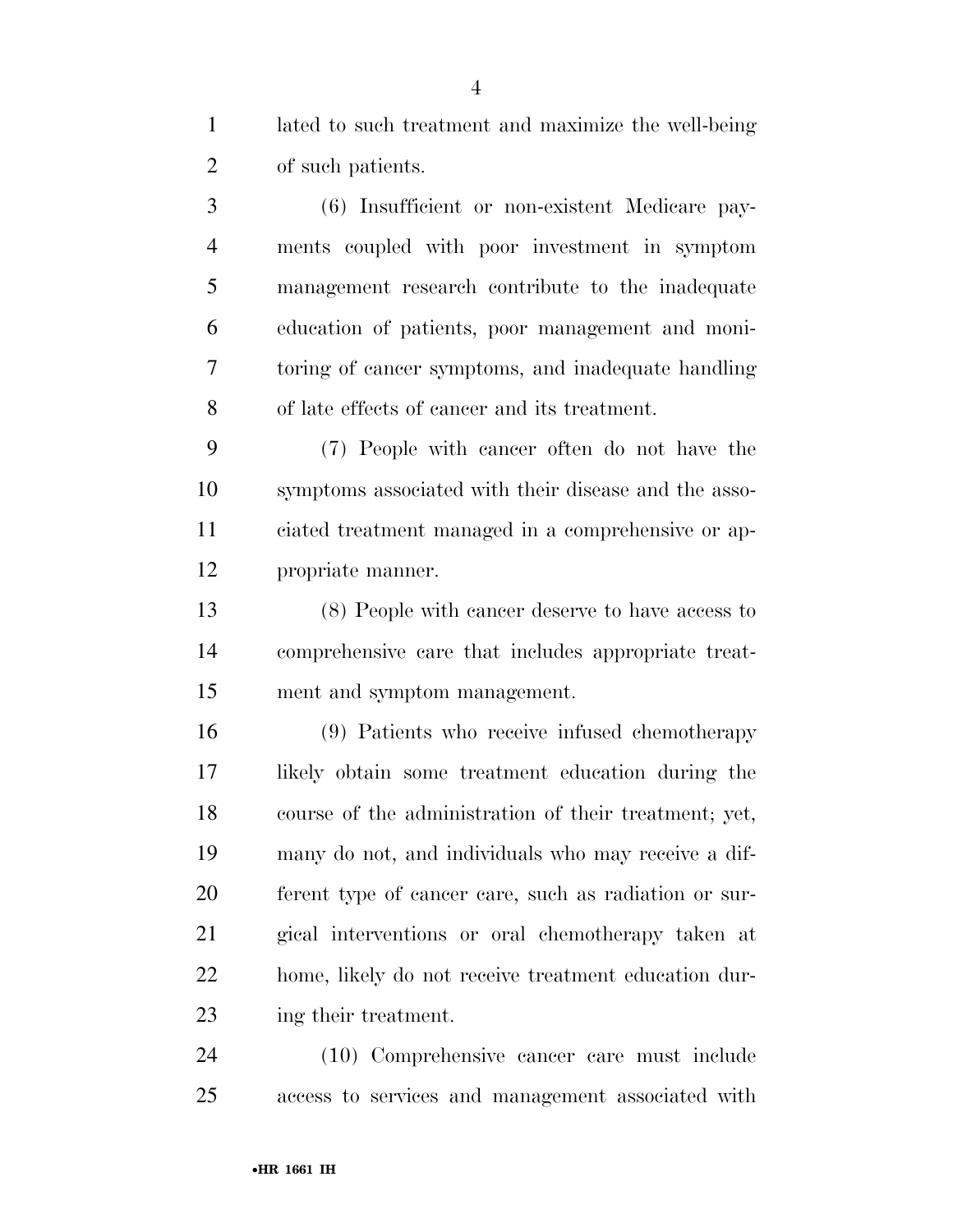nausea, vomiting, fatigue, depression, pain, and other symptoms.

 (11) The Institute of Medicine report, ''Ensur- ing Quality Cancer Care'' asserts that ''much can be done to relieve the symptoms, ease distress, provide comfort, and in other ways improve the quality of life of someone with cancer. For a person with can- cer, maintenance of quality of life requires, at a min- imum, relief from pain and other distressing symp- toms, relief from anxiety and depressions, including the fear of pain, and a sense of security that assist-ance will be readily available if needed.''.

 (12) The Institute of Medicine report, ''Cancer Care for the Whole Patient: Meeting Psychosocial Health Needs'' recognizes that cancer patients' psy- chosocial needs include information about their therapies and the potential side effects.

 (13) As more than half of all cancer diagnoses occur among individuals age 65 and older, the chal- lenges of managing cancer symptoms are growing for patients enrolled in the Medicare program.

 (14) Provision of Medicare payment for com- prehensive cancer patient treatment education, cou- pled with expanded cancer symptom management re-search, will help improve care and quality of life for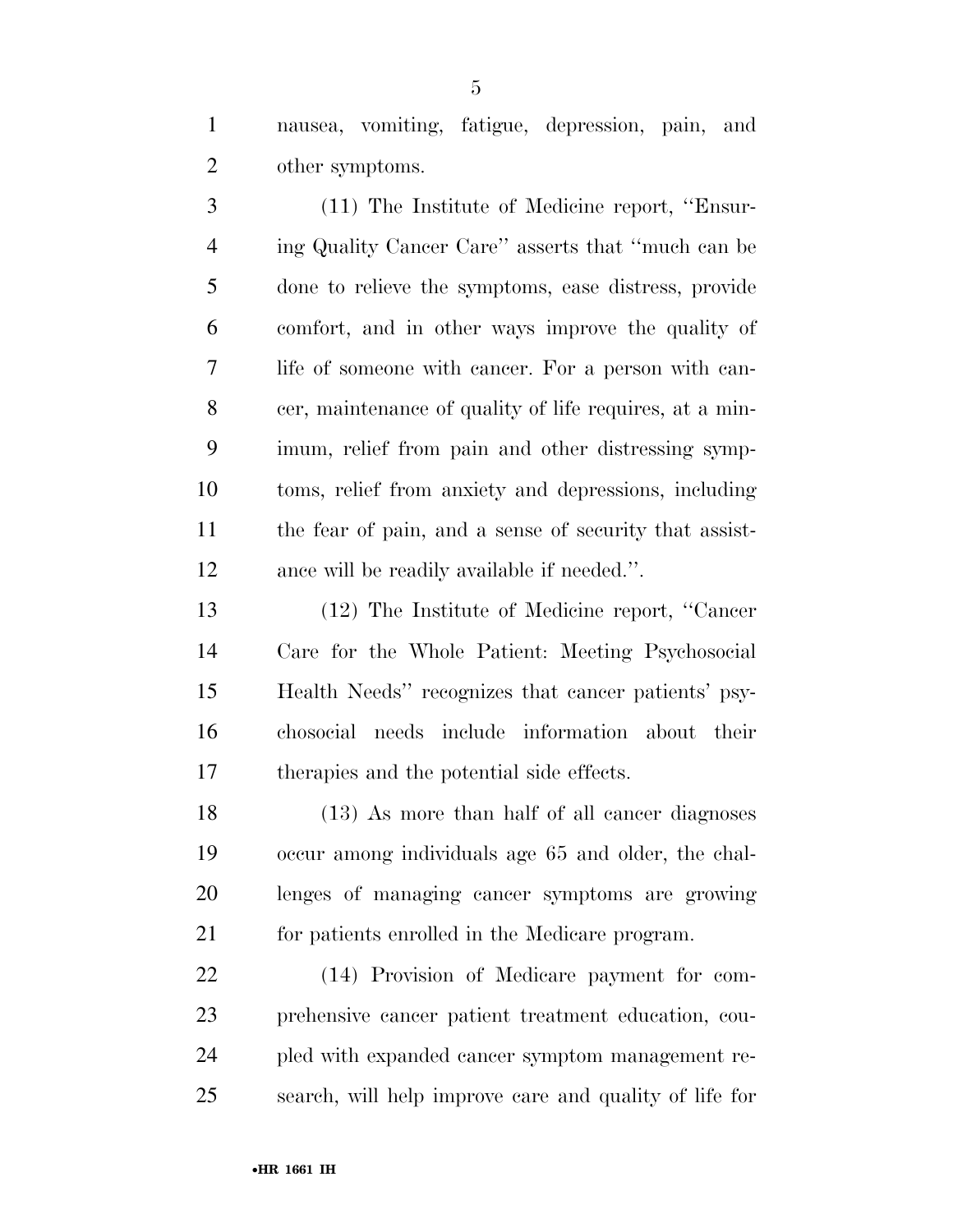| $\mathbf{1}$   | people with cancer from the time of diagnosis         |
|----------------|-------------------------------------------------------|
| $\overline{2}$ | through survivorship or end of life.                  |
| 3              | TITLE I-COMPREHENSIVE CAN-                            |
| $\overline{4}$ | <b>CER PATIENT TREATMENT</b>                          |
| 5              | <b>EDUCATION UNDER</b><br><b>MHID</b>                 |
| 6              | <b>MEDICARE PROGRAM</b>                               |
| $\overline{7}$ | SEC. 101. MEDICARE COVERAGE OF COMPREHENSIVE CAN-     |
| 8              | CER PATIENT TREATMENT EDUCATION SERV-                 |
| 9              | ICES.                                                 |
| 10             | (a) IN GENERAL.—Section 1861 of the Social Secu-      |
| 11             | rity Act $(42 \text{ U.S.C. } 1395x)$ is amended—     |
| 12             | $(1)$ in subsection $(s)(2)$ —                        |
| 13             | $(A)$ by striking "and" at the end of sub-            |
| 14             | $\text{param}$ (EE);                                  |
| 15             | (B) by adding "and" at the end of sub-                |
| 16             | paragraph (FF); and                                   |
| 17             | (C) by adding at the end the following new            |
| 18             | subparagraph:                                         |
| 19             | "(GG) comprehensive cancer patient treatment          |
| 20             | services<br>(as defined in<br>education<br>subsection |
| 21             | $(iii)(1));$ "; and                                   |
| 22             | $(2)$ by adding at the end the following new sub-     |
| 23             | section:                                              |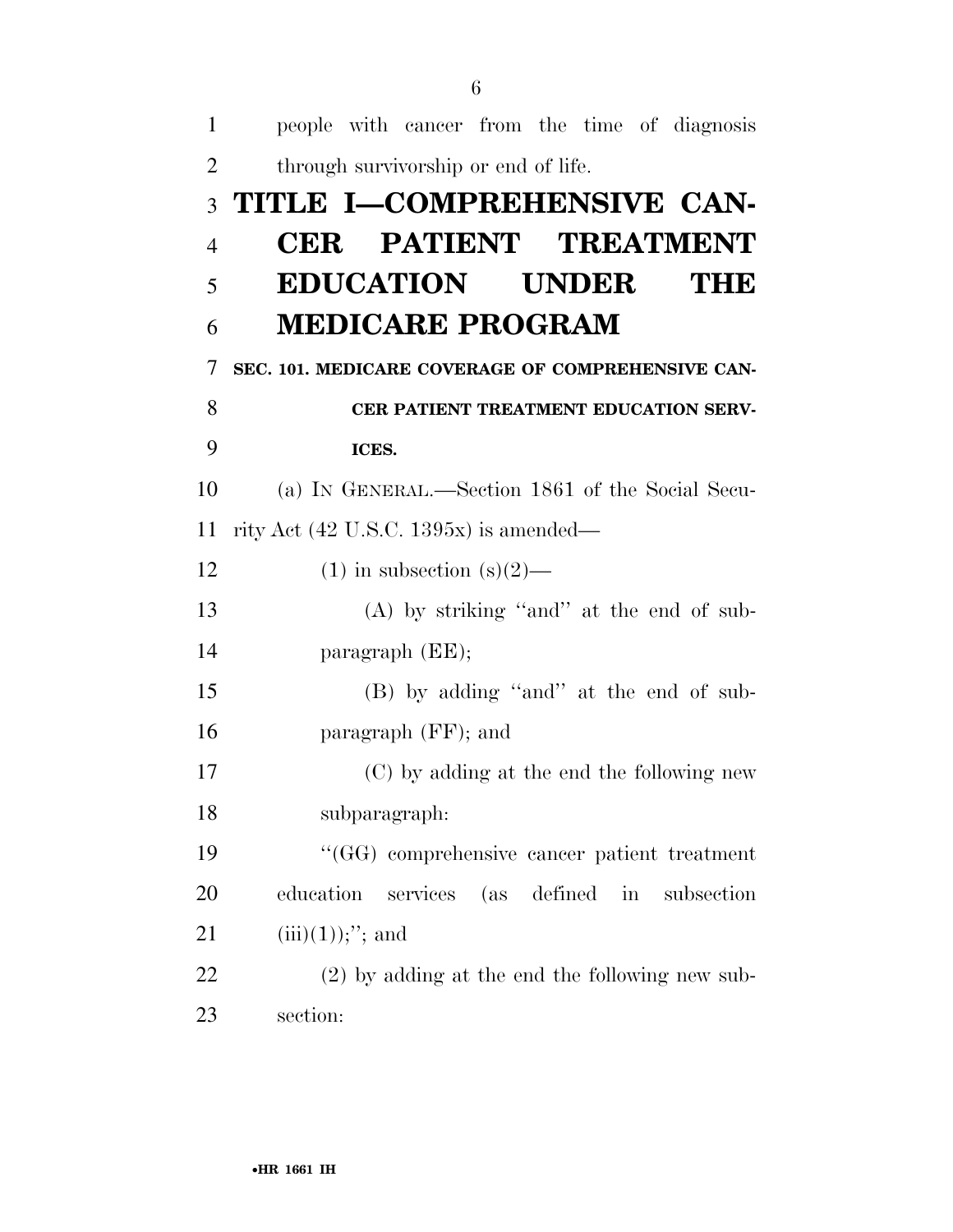| $\mathbf{1}$   | "Comprehensive Cancer Patient Treatment Education     |
|----------------|-------------------------------------------------------|
| $\overline{2}$ | Services                                              |
| 3              | $``(iii)(1)$ The term 'comprehensive cancer patient   |
| $\overline{4}$ | treatment education services' means—                  |
| 5              | $H(A)$ in the case of an individual who is diag-      |
| 6              | nosed with cancer, the provision of a one-hour pa-    |
| 7              | tient treatment education session delivered by a reg- |
| 8              | istered nurse that—                                   |
| 9              | "(i) is furnished to the individual and the           |
| 10             | caregiver (or caregivers) of the individual in ad-    |
| 11             | vance of the onset of treatment and to the ex-        |
| 12             | tent practicable, is not furnished on the day of      |
| 13             | diagnosis or on the first day of treatment;           |
| 14             | "(ii) educates the individual and such care-          |
| 15             | giver (or caregivers) to the greatest extent prac-    |
| 16             | ticable, about all aspects of the care to be fur-     |
| 17             | nished to the individual, informs the individual      |
| 18             | regarding any potential symptoms, side-effects,       |
| 19             | or adverse events, and explains ways in which         |
| 20             | side effects and adverse events can be mini-          |
| 21             | mized and health and well-being maximized,            |
| 22             | and provides guidance regarding those side ef-        |
| 23             | fects to be reported and to which health care         |
| 24             | provider the side effects should be reported;         |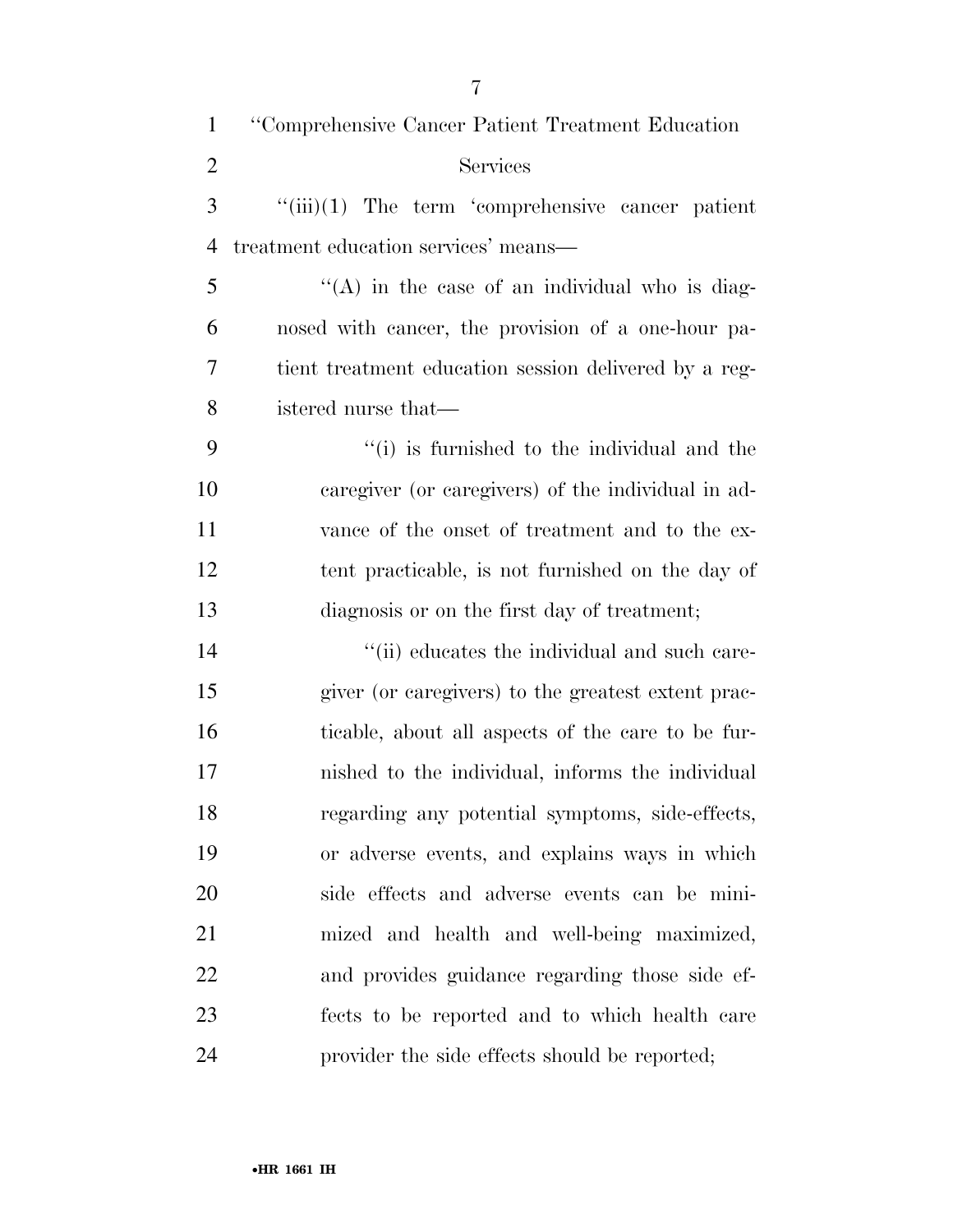1 ''(iii) includes the provision, in written form, of information about the course of treat- ment, any responsibilities of the individual with respect to self-dosing, and ways in which to ad-dress symptoms and side-effects; and

 $^{\prime\prime}$  (iv) is furnished, to the greatest extent practicable, in an oral, written, or electronic form that appropriately takes into account cul- tural and linguistic needs of the individual in order to make the information comprehensible to the individual and such caregiver (or care-givers); and

13 ''(B) with respect to an individual for whom a course of cancer treatment or therapy is materially modified, a one-hour patient treatment education session described in subparagraph (A), including up- dated information on the matters described in such subparagraph should the individual's oncologic health care professional deem it appropriate and necessary.

21 ''(2) In establishing standards to carry out paragraph (1), the Secretary shall consult with appropriate organiza- tions representing providers of oncology patient treatment education services and organizations representing people with cancer.''.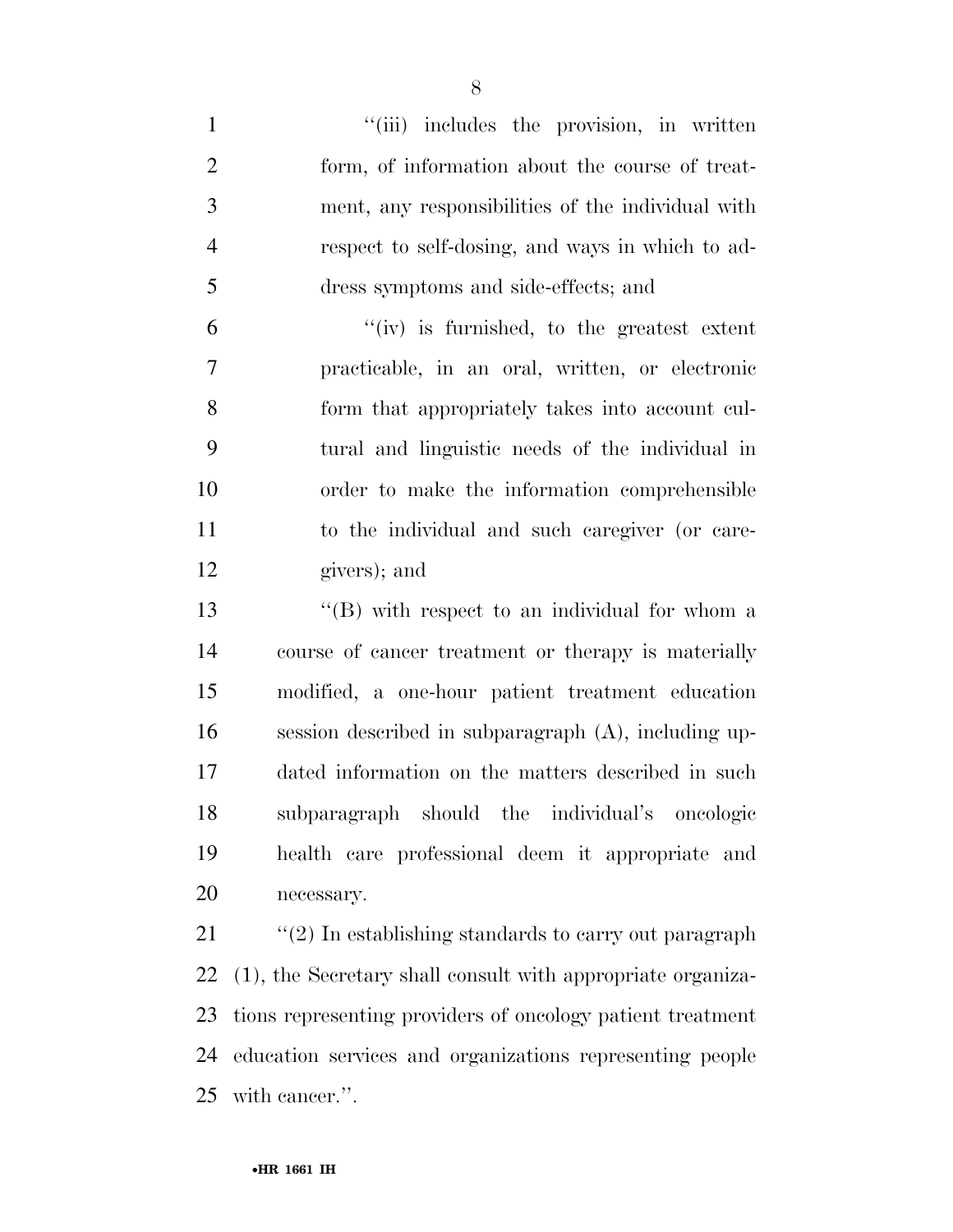1 (b) PAYMENT.—Section  $1833(a)(1)$  of such Act  $(42)$ U.S.C. 1395l(a)(1)) is amended—

| 3              | (1) by striking "and" before " $(Z)$ "; and                |
|----------------|------------------------------------------------------------|
| $\overline{4}$ | (2) by inserting before the semicolon at the end           |
| 5              | the following: ", and (AA) with respect to com-            |
| 6              | prehensive cancer patient treatment education serv-        |
| 7              | ices (as defined in section $1861(iii)(1)$ ), 150 percent  |
| 8              | of the payment rate established under section 1848         |
| 9              | for diabetes outpatient self-management training           |
| 10             | services (as defined in section $1861(qq)$ ), determined   |
| 11             | and applied without regard to any coinsurance".            |
| 12             | (c) COVERAGE.—Section $1862(a)(1)$ of such Act $(42)$      |
| 13             | U.S.C. $1395y(a)(1)$ is amended—                           |
| 14             | $(1)$ in subparagraph $(0)$ , by striking "and" at         |
| 15             | the end;                                                   |
| 16             | $(2)$ in subparagraph $(P)$ , by striking the semi-        |
| 17             | colon at the end and inserting ", and"; and                |
| 18             | (3) by adding at the end the following new sub-            |
| 19             | paragraph:                                                 |
| 20             | $\lq\lq (Q)$ in the case of comprehensive cancer pa-       |
| 21             | tient treatment education services (as defined in          |
| 22             | subsection $(iii)(1)$ which are performed more fre-        |
| 23             | quently than is covered under such section;".              |
| 24             | (d) NO IMPACT ON PAYMENT FOR OTHER SERV-                   |
| 25             | ICES.—Nothing in this section shall be construed to affect |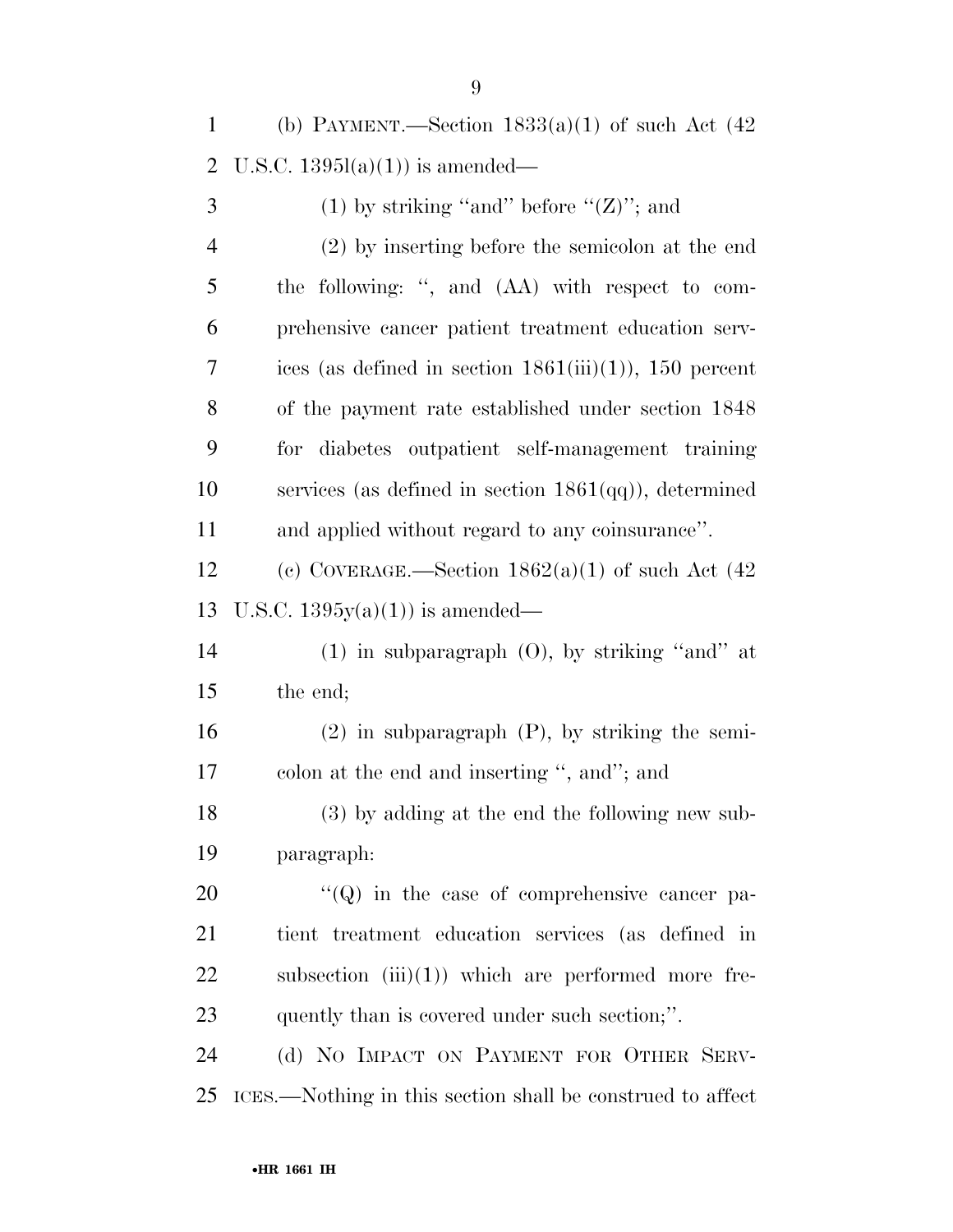or otherwise authorize any reduction or modification, in the Medicare payment amounts otherwise established for chemotherapy infusion or injection codes with respect to the calculation and payment of minutes for chemotherapy teaching or related services.

 (e) EFFECTIVE DATE.—The amendments made by this section shall apply to services furnished on or after the first day of the first calendar year that begins after the date of the enactment of this Act.

## **TITLE II—RESEARCH ON CAN- CER SYMPTOM MANAGEMENT IMPROVEMENT**

## **SEC. 201. SENSE OF CONGRESS.**

It is the sense of Congress that—

 (1) many people with cancer experience side ef- fects, symptoms, and late side effects associated with their disease and their treatment, and such effects can have a serious adverse impact on the effective- ness of their treatment, their health, well-being, and 20 quality of life;

 (2) with the number of cancer survivors con- tinuing to grow, addressing the effects of their symptoms and side effects is becoming increasingly critical in reducing the burden of cancer and its treatments;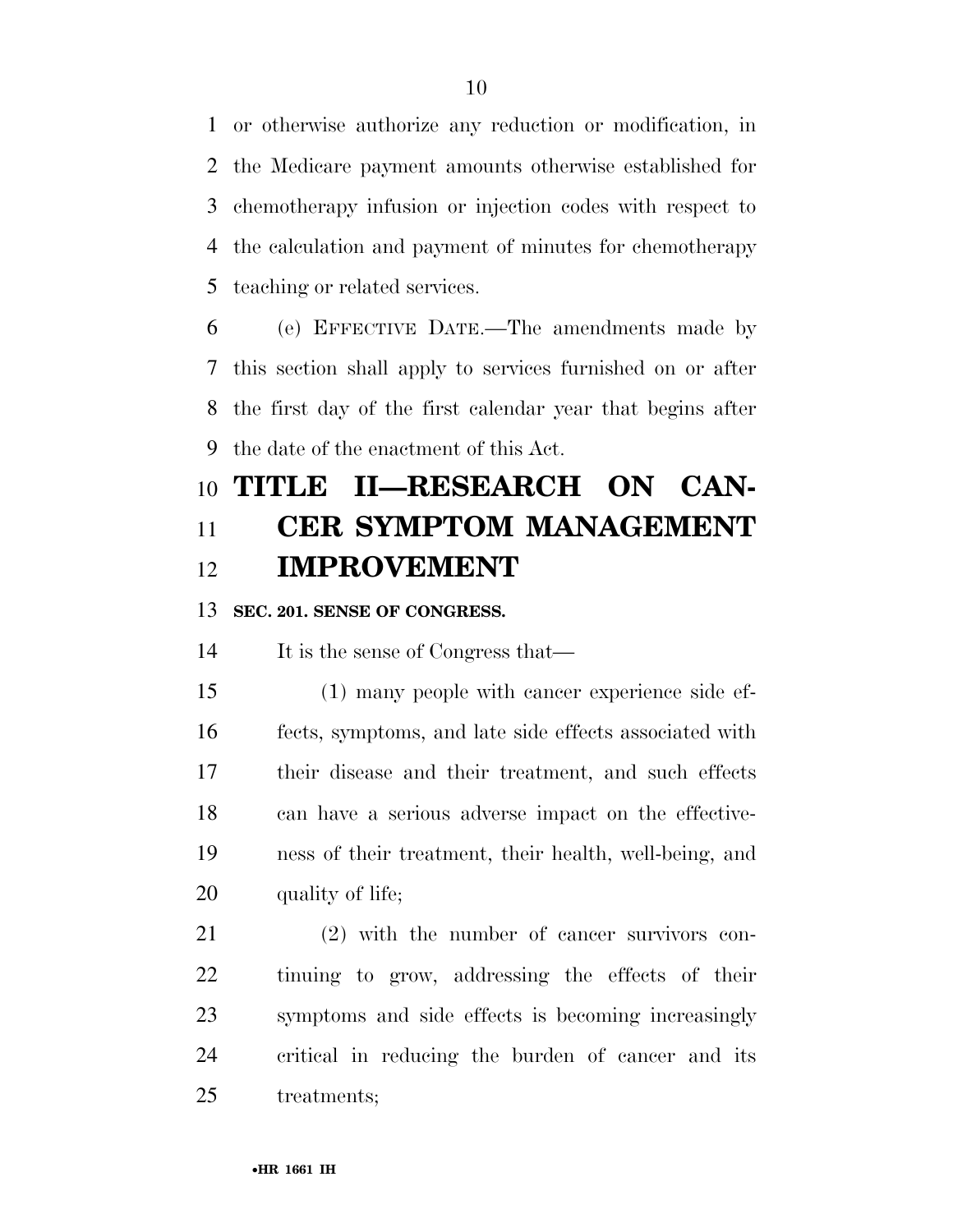(3) although research is producing new insights into the causes of and cures for cancer, efforts to manage the symptoms and side effects of the disease and its treatments have not kept pace; and (4) the National Institutes of Health should

 continue to support research in the area of symptom management and the role that nurses play in pro-viding those interventions.

## **SEC. 202. NIH RESEARCH ON CANCER SYMPTOM MANAGE-MENT IMPROVEMENT.**

 (a) IN GENERAL.—The Director of the National In- stitutes of Health shall expand, intensify, and coordinate programs for the conduct and support of research with respect to—

 (1) improving the treatment and management of symptoms and side effects associated with cancer and cancer treatment; and

 (2) evaluating the role of nursing interventions in the amelioration of such symptoms and side ef-fects.

 (b) ADMINISTRATION.—The Director of the National Institutes of Health is encouraged to carry out this section through the Director of the National Cancer Institute, in collaboration with at least the directors of the National Institute of Nursing Research, the National Institute of